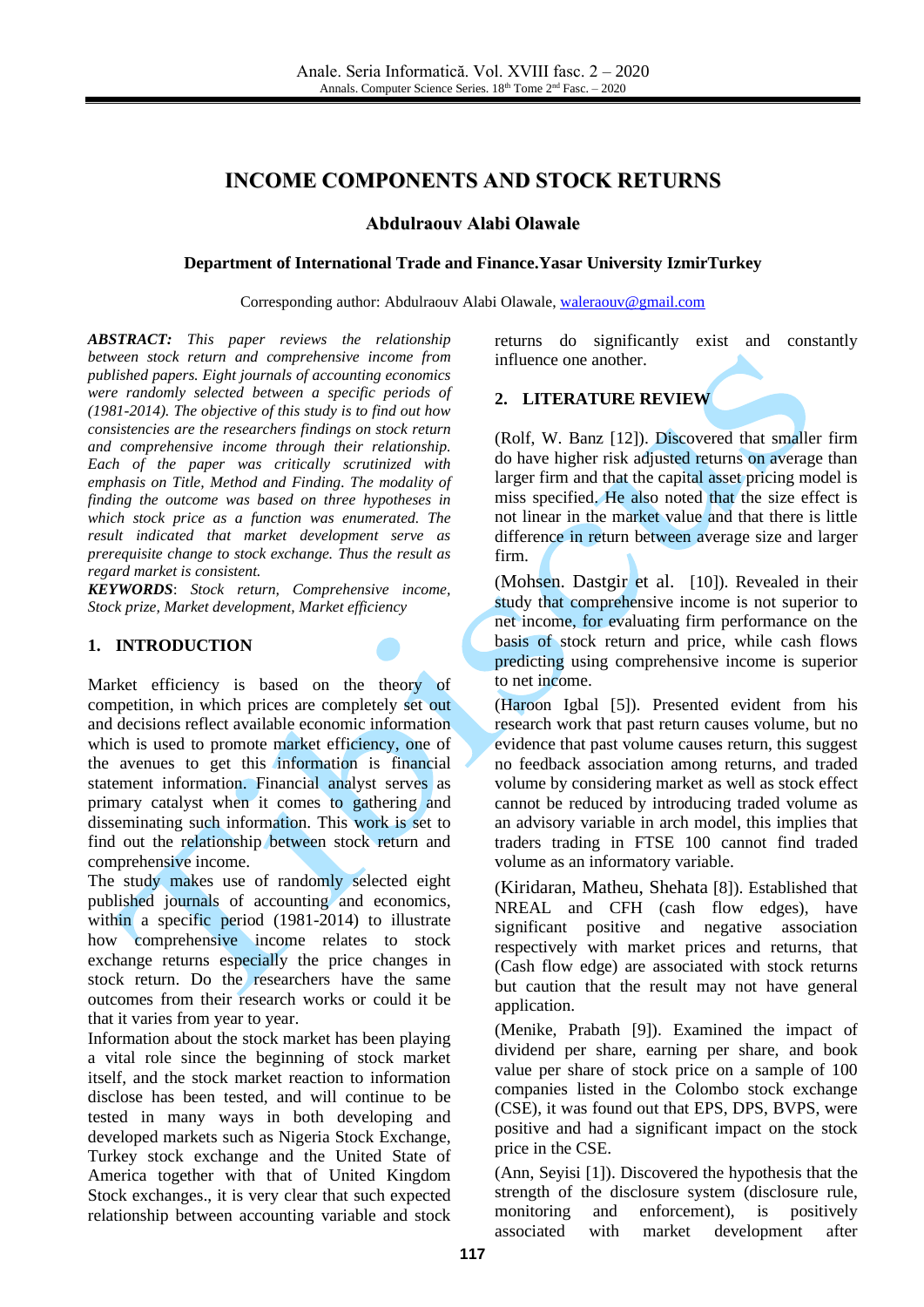controlling for legal system, legal protection of investor, market size and several other potentially relevant explanatory variables.

(Dan et al. [\[3\]\)](#page-4-6). Found out that their result does not support the claim that comprehensive income is a better measure of firm performance than net income, the result also raise questions about the appropriateness of items included in SFAS 130 compressive income as well.

### **3. RESEARCH METHOD**

Eight journals were selected with the intension of checking their formation hypothesis, the research methodology and their applications toward achieving the set objective. The specific findings of each paper as regard to their methods are then arranged in a table for intimate comparison.

### **DISCUSION**

It was discovered that in most of the journal sighted. The heading title does not directly bear the direct inscription as written above. but the content treat the investigating point under discussion, therefore title heading like comprehensive income comes in to replace the main heading as far as the required concept is treated in the journal, thus shows how far these titles give a clear and vivid explanation of the existing relationship.

In the first journal titled the "impact of Accounting Variables on Stock prices, Evidence from the Colombo stock Exchange Sri Lanka" It was clearly stated as one of the main objectives behind the work, the examination of the relationship between eearning per share (EPS) and the stock price. The following was carrying out to achieve the objective. Three hypotheses was set out, one of which form the finding of the paper.

The significance between EPS and the Stock price and the application of multivariance regression model base on the [\[7\]](#page-4-7) model, in which stock price as a function of the earning per share was enumerated. However several empirical studies have been carried out to test the same relationship using the same [\[7\]](#page-4-7) model. [\[2\]](#page-4-8)[\[11\]](#page-4-9)[\[6\].](#page-4-10) The researchers developed the following model based on [\[7\]](#page-4-7) model to carry out their research.

 $P_{it} = \alpha + b E_{it} + c B V_{it} + e_{it}$ Where  $P_{it}$ =Average stock price,  $E_{it}$  = earnings per share,  $BV_{it}$  = Book value per share and,  $P_{it} = \alpha + \beta_1 EPS_{it} + \beta_2 DPS_{it} + \beta_3 DVPS_{it} + e_{it}$ 

The author was able to analyzed the above equation and bring out the following equation on which Regression analysis was carried out.

$$
P_{it} = \alpha + \beta_i EPS_{it}
$$

As the relationship between share price and EPS, STOCK PRICE being the Dependent variable, and Earning per share  $EPS_{it}$ 

As Independent variable (Page 132). The study revealed that there is a relationship between the account variables and the stock returns.

In the second journal, the study analyzed the association among trading volume and stock volatility in terms of return fluctuation in the model by including trading volume as an explanatory variable, and taking trading volume as dependent variable, while the stock return served as independent variable, the equation used for this analysis is given as follows

(1)

$$
V_t = \alpha + \beta \mu_t
$$

and

$$
V_t = \alpha + \beta \sigma_t + \gamma \mu_t \tag{2}
$$

The coefficient  $\beta$  and  $\gamma$  will explain the relationship of stock return and trading volume respectively. If the coefficient are positive then there exist a positive relationship among the variables, likewise if the values are negative which signified a negative relationship, by using OLS regression analysis for equation one above to explain the existing relationship between the stock return and the trade volume. The researcher also uses VAR model to explore the association between the variables.

 $V_t$ , the volume at time t,  $\mu_t$  represents returns at time t the parameter  $\beta$  signified the partial correlation between volume and returns irrespective of the direction.

The work shows a significant change in stock returns as a result of variables measured in term of volume thus the relationship is established.. Trade volume represents the dependent variable while Independent variable is represented by Stock returns (Page 188)

The third Journal is more analytical when compare with the first two, Previous empirical studies provide mixed evidences on the value relevance of other comprehensive income and its components, this study discovered that aggregate comprehensive income is more strongly associated in terms of explanatory power with both stock price, and stock return compare to net - income however it was discovered that net income is a better predictor of future net income, relative to comprehensive income.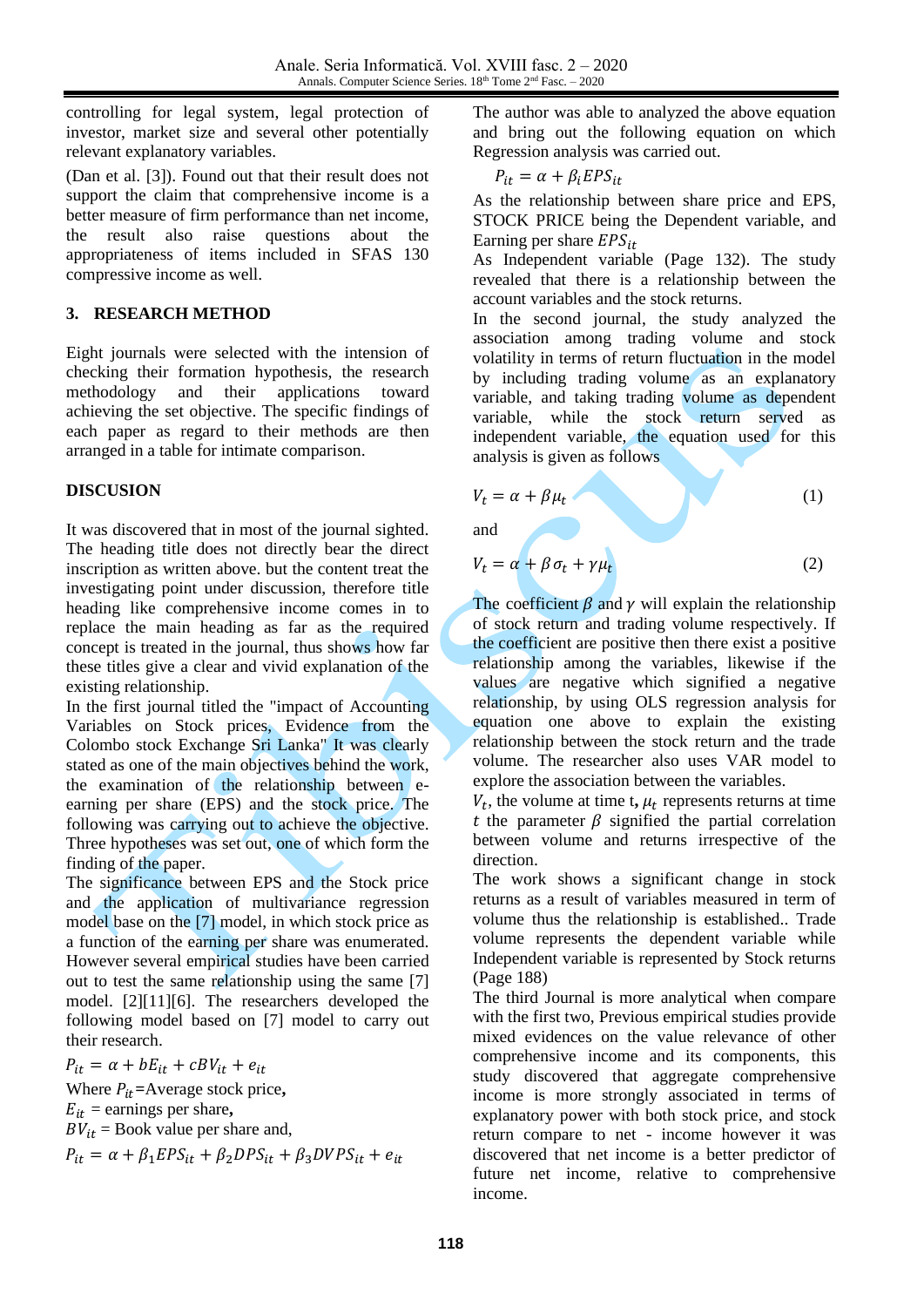The research is designed for price level regression follow the well known theoretical work of [\[7\].](#page-4-7) The study was interested in determine whether stock price reflect the incremental information that is disclosed in the components of other comprehensive income. The test was carried out on the variable relevancies, by using the following empirical model. Since market returns models often use change variables which provide more convincing evidence. The following model was used to examine the association between the components of other comprehensive income and stock returns.

$$
RET_{it} = b_0 + b_1NI_{it} + b_2HEDGE_{it} + b_3SEC_{it}
$$

$$
+ b_4 FORET_{it}
$$

When all variables, other than SET are scaled by the value of common equity at the beginning of the fiscal year. Noticed that  $RET_{it}$  is the stock return (dividends inclusive) for the year end three months after the end of fiscal year. In the result, stock return which other components of the comprehensive income associated with stand as dependent variable while price represent an independence variable (Page 356, 358).

The fourth Journal is not much differ from the other, When economics information is difficult to locate or is not consistently present among companies analyst are unable to perform their role optimally and efficiently. Such a breakdown in efficiency before introducing comprehensive income statement existed for certain comprehensive income items. Thus the study aim at investigating the relative ability of comprehensive income and net income to summarize firm performance as reflected in stock returns.

For the purpose of estimating, the research model for hypothesis testing a sample of companies listed in Tehran Stock Exchange for the time of period of 2001-2002 is used, research model was estimated with a pooled data for three years and over all 647 firms. For the purpose of investigation, the model in which returns are dependent variable, and comprehensive income and net income are independent variables as noted in [\[3\].](#page-4-6) The use of earning levels as a proxy for unexpected earning in a regression of returns and earning has theoretical and empirical support [\[7\].](#page-4-7) Therefore in this study, the researcher estimated the model in which market value of stock holders equity is dependent variable and performance is based on stock market price.

$$
PRICE_{it} = \alpha_0 + \beta_1 * NI_{it} + \varepsilon_{it}
$$
 (3)

$$
R_{it} = \alpha o + \beta_1 * COMP_{B, it} + \varepsilon_{it}
$$
 (4)

Though [\[13\]](#page-4-11) suggested that researchers should use additional models in their empirical analysis, such as the price models to draw more definitive inferences. [\[3\]](#page-4-6) in his study, revealed that model in which market value of stockholder equity is dependent variable, and income and comprehensive income are independent variables, performance is based on stock market price.

Equation (4) is obtained by changing the depended variable  $R_{it}$  to PRICE<sub>it</sub> while equation (3) is the same as equation (1), generally comprehensive income adjustment improve ability of income for reflecting firm performance including the stock returns activities (Page 126, 13).

A simple linear relationship between the expected return, and the market risk of a security which was postulated by a single-period capital asset pricing model (CAMPM). This study examines the relationship between the total market value of the common stock of a firm and its return. The empirical tests are based on a generalized asset pricing model, which allow the expected return of a common stock to be a function of risk  $\beta$  and, additional factor  $\varnothing$ market value of equity, a simple linear relationship of the form

$$
E(R_t) = \gamma_0 + \gamma_1 \beta_1 + \gamma_2 [(\emptyset - \emptyset)\phi]_m
$$

is assume where

## $E(R_t)$  EXPECTED RETURN ON SEQURITY

Since expectations are not observable, the parameter number 1 must be eliminated from the historical data. By using several methods, and pooled crosssectional and time series regressions to estimate  $y_0$ .  $y_1$ ,  $y_2$  they differ primarily in the assumption concerning the residual variance of the stock returns (homoscedastic or heteroscedastic in crosssectional)

In the work titled *"Is comprehensive income superior to net income as a measure of firm performance"*. The major objective of the study is to investigate the above heading, by testing whether comprehensive income or net income better summarizes firm performance as reflected in stock returns (in an association study context) by using the following models.

$$
R_T = \alpha_0 + \beta_1 * NI_t + \varepsilon_t
$$

Broader measure of comprehensive income is out of test. This measure is based on the annual change in a firm's comprehensive retained earnings (COMPUSTAT item no: 36), which is in addition to accumulated earning. Other numerical analysis were made to arrive at the result by using the above model COMPUSTAT and CRSP data are needed to calculate returns of net income and comprehensive income. The result suggests that the marketable securities are the only component of SFES 130. Other comprehensive income that improves income's ability to summarize firm performance as reflected in stock returns, and this is what this work is all about, that is changes in stock returns. With securities as dependent variable and comprehensive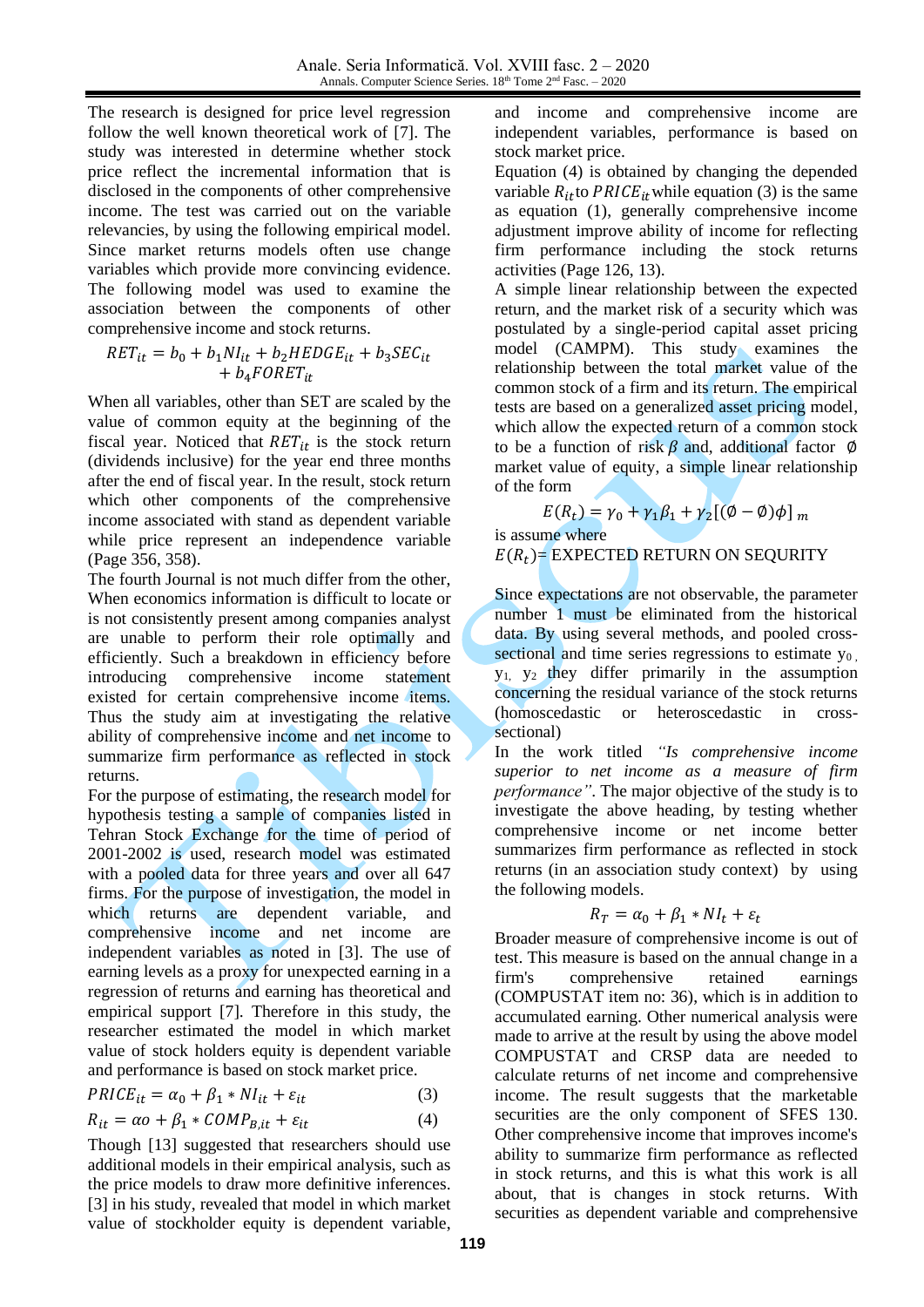income or net income as independent variable (Page 61).

In another Journal titled *"The association between components of income statement, components of cash flow statement and stock returns",* the paper makes use of numerical data from Tehran stock exchange (TSE), which was analyzed by statistical regression analysis model method. The component of income statement and component of cash flow statement form the independent variable while the firm stock returns (SR) form the dependent variable. The last paper was titled "*Stock exchange Disclosure* 

*and Market Development An analysis of 50 International Exchanges"* work uses the obtained information from different stock exchange board, and these give it the opportunity of wider coverage in term of data collection, In the analysis procedure, the researchers still fall back to the same procedure of using regression analysis to carry out their investigation, the result shows that market development lead to changes in stock returns. In this work, the dependent variable is stock exchange disclosure, while independent variable is represented by market development (MARKETDEV).

In all the considered papers, it is observed that majority of these papers make use of regression analysis, in fact just only two of them depend on data from income statement or directly use income statement data.

### **Finding**

The following headings were used to tabulate the findings

- ( 1 ) Title of the Journal
- ( 2 ) Depended variable
- ( 3 ) In depended variable
- ( 4 ) Methodology

#### Table 1 Following headings

|   |               | Depended     | Independed             |                               |
|---|---------------|--------------|------------------------|-------------------------------|
|   | No Title      | Variable     | Variable               | Methodology                   |
| 1 | Impact of     | <b>Stock</b> | Earnings               | Researcher<br>ran             |
|   | accounting    | price        | per share.             | the single and                |
|   | variables on  |              | $(EPS_{it})$           | multiple                      |
|   | stock price:  |              |                        | regressions. With             |
|   | evidence from |              |                        | equation.                     |
|   | the colombo   |              |                        | $p_{it}$                      |
|   | stock         |              |                        | $= \alpha + \beta_i EPS_{it}$ |
|   | exchange,     |              |                        |                               |
|   | srilanka      |              |                        |                               |
| 2 | The           | Firms'       | Componet of Electronic |                               |
|   | Association   | stock        | income                 | archival data                 |
|   | between       | returns (sr) |                        | statemet and from tehra stock |
|   | Components of |              |                        | componet of exchange (TSE).   |
|   | income        |              | cash flow              | Computation by                |
|   | statement,    |              | statemet               | regression model              |
|   | components of |              |                        |                               |
|   | cash flow     |              |                        |                               |
|   | statement and |              |                        |                               |
|   | stock returns |              |                        |                               |
|   | Trading       |              |                        |                               |
|   | volume and    |              |                        |                               |

|   |                                       | Depended               | Independed        |                                                         |
|---|---------------------------------------|------------------------|-------------------|---------------------------------------------------------|
|   | No Title                              | Variable               | Variable          | Methodology                                             |
|   | volatility:                           |                        |                   |                                                         |
|   | Evidence from                         |                        |                   |                                                         |
|   | stock market of                       |                        |                   |                                                         |
|   | United                                |                        |                   |                                                         |
|   | Kingdom.                              |                        |                   |                                                         |
| 3 | The empirical                         | Trading                | Stock             | The researcher                                          |
|   | Relationship                          | volume                 | returns           | uses OLS                                                |
|   | between stock                         |                        |                   | equation to                                             |
|   | Returns.                              |                        |                   | explain the direct                                      |
|   | Trading                               |                        |                   | association                                             |
|   |                                       |                        |                   |                                                         |
|   | volume and                            |                        |                   | among volume,                                           |
|   | volatility:                           |                        |                   | velocity and                                            |
|   | Evidence from                         |                        |                   | return by taking                                        |
|   | stock market of                       |                        |                   | trading volume                                          |
|   | United                                |                        |                   | as a dependent                                          |
|   | Kingdom.                              |                        |                   | variable. The                                           |
|   |                                       |                        |                   | equation for the                                        |
|   |                                       |                        |                   | analysis is given                                       |
|   |                                       |                        |                   | by                                                      |
|   |                                       |                        |                   | $v_t = \beta \sigma_i + \gamma \mu_t$                   |
| 4 | <b>Stock</b>                          | Market                 | <b>Stock</b>      | Researcher uses                                         |
|   | Exchange                              | Developmen exchange    |                   | Regression                                              |
|   | Disclosure andt                       |                        | disclosue         | Analysis                                                |
|   | Market                                | (marketdev)            |                   |                                                         |
|   | Development.                          |                        |                   |                                                         |
|   | An Analysis of                        |                        |                   |                                                         |
|   | 50                                    |                        |                   |                                                         |
|   | International                         |                        |                   |                                                         |
|   | <b>Exchanges</b>                      |                        |                   |                                                         |
|   |                                       |                        |                   |                                                         |
| 5 | <b>Usefulness of</b>                  | Stock price            | Priceit           | Price level                                             |
|   | comprehensie                          | and returns            |                   | regression priceit                                      |
|   | income                                |                        |                   | $=$ a <sub>0</sub> + a <sub>1</sub> bve <sub>it</sub> + |
|   | reporting in                          |                        |                   | a2nis <sub>it</sub>                                     |
|   | Canada                                |                        |                   | +a <sub>3</sub> hedges <sub>it</sub> +a <sub>4</sub> +  |
|   |                                       |                        |                   | secsit+asforesit                                        |
|   |                                       |                        |                   | $+\delta_{it}$                                          |
|   |                                       |                        |                   | Researcher uses                                         |
| 6 | Comprehensive Market<br>Income and    | value of               | Net income<br>and | Deflated data                                           |
|   | Net Income as                         | Stock                  |                   |                                                         |
|   | Measures of                           | holders'               | comprehensi       | using fiscal year-<br>end number of                     |
|   | Firm                                  |                        | ve income.        | stock on the                                            |
|   |                                       | equity                 |                   |                                                         |
|   | Performance:                          |                        |                   | estimation of the                                       |
|   | Some Evidence                         |                        |                   | following                                               |
|   | for Scale                             |                        |                   | models.                                                 |
|   | Effect.                               |                        |                   | $price_{it}$                                            |
|   |                                       |                        |                   | $= \alpha_0 + \beta_l * NI_{it}$                        |
| 7 | The                                   | Portfolios on Expected |                   | Constrained                                             |
|   | relationship                          | the basis of           | return on         | optimization                                            |
|   | between return market valuesecurity i |                        |                   | procedure                                               |
|   | and market                            | and security           |                   | described in                                            |
|   | value.                                | beta.                  |                   | FAMA (91976)                                            |
| 8 | Is                                    | Stock                  |                   | Comprehensi Testing whether                             |
|   | comprehensive returns                 |                        | ve-income         | comprehensive                                           |
|   | income                                |                        |                   | income or net                                           |
|   | superior to-net                       |                        |                   | income is better.                                       |
|   | income as a                           |                        |                   | A reflect on                                            |
|   | measure of-                           |                        |                   | Stock return.                                           |
|   | firm<br>performance                   |                        |                   |                                                         |

### **CONCLUSION**

It is observed from the finding above, that the reported results as regard the market are largely consistent with the content of the information both